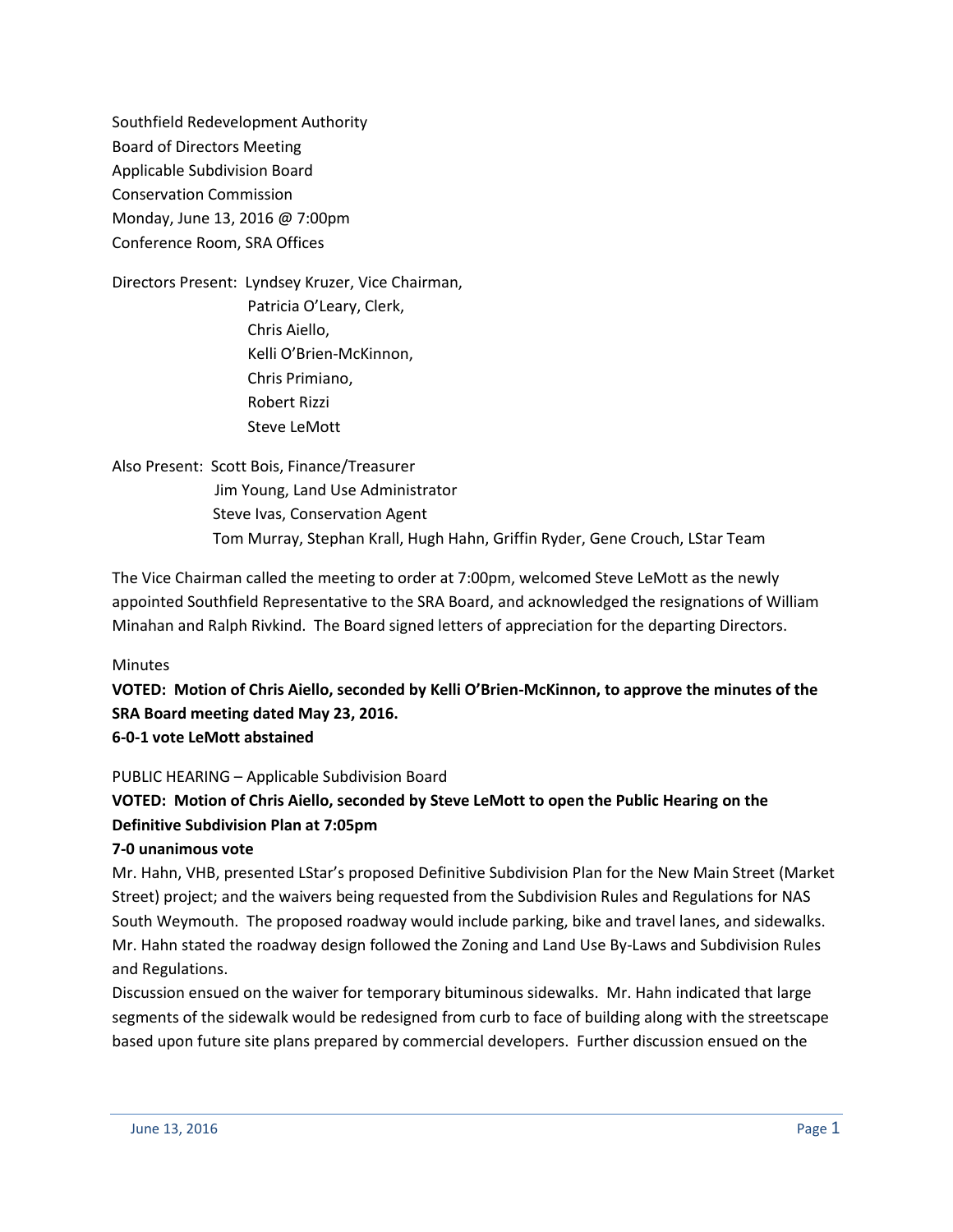waivers requested for street lighting, curb return at intersections, grade of storm pipe, and depth of water main.

## PUBLIC HEARING COMMENTS

Mr. Brewer, South Weymouth, was informed that there was currently room at the intersection of Market Street and Memorial Grove Ave to add a future left turn lane, should traffic warrant it at build out.

Mr. Gallahue, South Weymouth, was informed that the narrowed section of Market Street was designed to accommodate a pedestrian corridor at the future Trotter Road extension.

Mr. Galluzzo, East Bridgewater, was informed there were no street signals or lighting plans proposed at this time; streetscape, lighting and landscape plans would be included in future design submittals to SRA.

Susan Kay, Weymouth, was informed that the roadway width on Market Street would be 66 feet. Mr. Smart, South Weymouth, was informed that the drainage slope variance was for a minimum slope of 0.4% from catch basin to the outlet point, consistent with prior projects.

Mr. Young recommended the public hearing be continued to the next meeting due to a pending written approval from the Weymouth Health Department on LStar's proposed Definitive Subdivision Plan, which was required before Board action.

**VOTED: Motion of Steve LeMott, seconded by Chris Primiano, to continue the Public Hearing on the Definitive Subdivision Plan for New Main Street Project to the June 27th meeting at 7:00pm 7-0 Unanimous vote**

## PUBLIC HEARING – Conservation Commission

# **VOTED: Motion of Chris Aiello, seconded by Steve LeMott, to open the Public Hearing on the Notice of Intent for New Main Street Project at 7:35pm**

### **7-0 Unanimous vote**

Mr. Crouch, VHB, presented LStar's proposed Notice of Intent to construct the New Main Street (Market St.) project from Memorial Grove Ave to the Delahunt Parkway Extension. Portions of the project, to connect a new Stormwater system to the existing culverts that carry water to the TACAN Outfall, would occur within riverfront, buffer zone and rare species habitat areas.

Mr. Ivas indicated the proposed project complied with the performance standards of the Wetlands Protection Act and the Wetlands Protection Rules and Regs of NAS South Weymouth.

Mr. Aiello was informed that the TACAN Outfall intersected with the West Branch of French's Stream; not Thompson's Pond.

## PUBLIC HEARING COMMENTS

Susan Kay, Weymouth, was assured that no portions of the storm water collection system from the New Main Street project would connect to the Weymouth sanitary sewer system.

Both Mr. Young and Mr. Ivas recommended the public hearing be continued to the next meeting due to additional comments received from the DEP Independent Observer that the applicant had not yet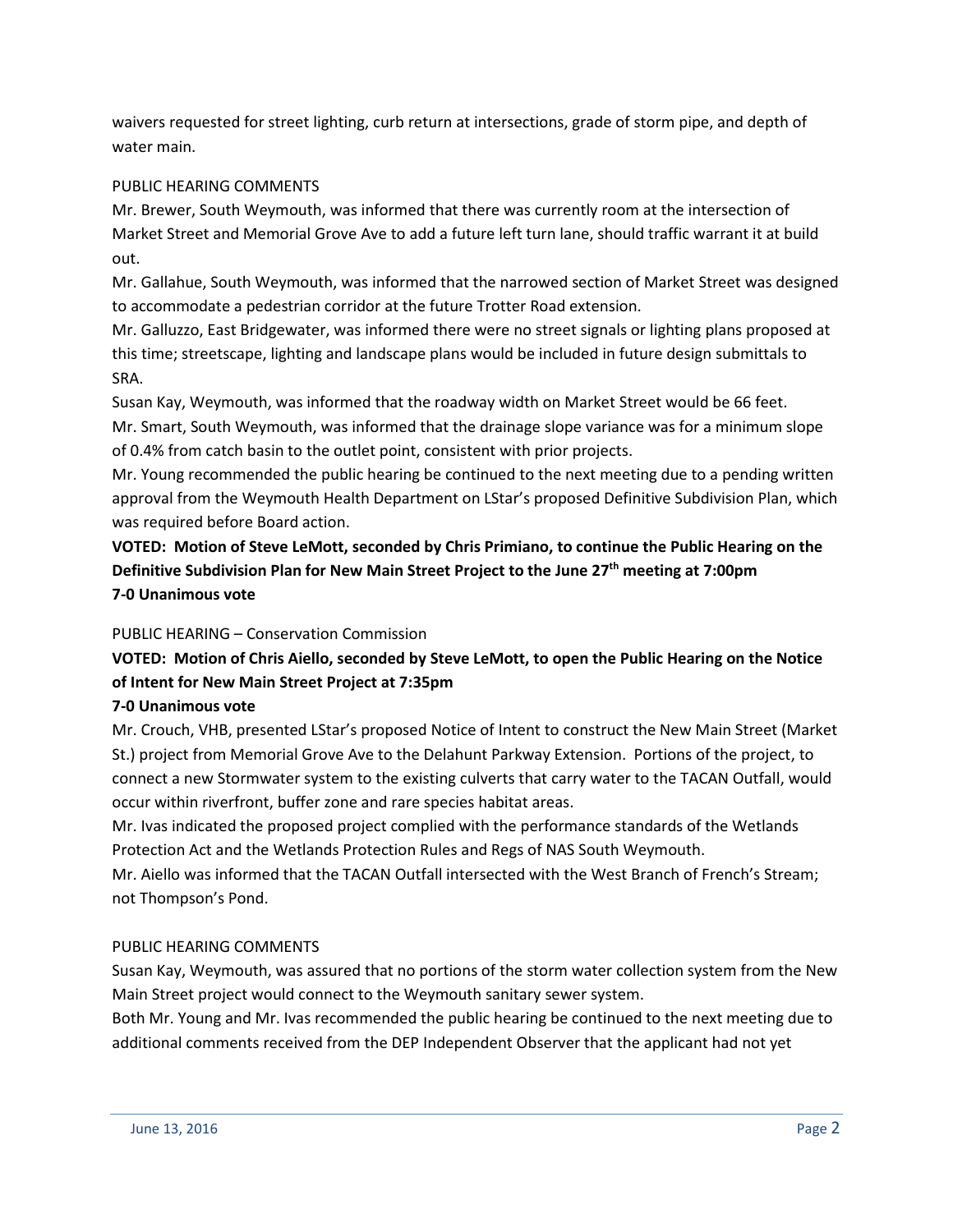addressed.

**VOTED: Motion of Steve LeMott, seconded by Kelli O'Brien-McKinnon, to continue the Public Hearing on the Notice of Intent for New Main Street Project to the June 27th meeting at 7:10pm 7-0 Unanimous vote**

### ANR Plan – Delahunt Parkway Extension

Mr. Young informed the Board of the revisions made to the ANR Plan in order to segregate and transfer portions of (SRA) parcels from the original Delahunt Parkway Right of Way layout back to LStar; to be included in the Corcoran Town Center Apartments Project. Mr. Young recommended the Board endorse the ANR Plan.

Board Measure 16-027

**VOTED: Motion of Chris Aiello, seconded by Steve LeMott, that Approval under the Subdivision Control Law is not required for the subdivision of land as shown on the Plan entitled 'Approval-Not-Required Plan – Proposed road – Bill Delahunt Parkway' dated June 9, 2016 7-0 Unanimous vote**

### FY17 Water/Sewer Budget

Ms. Kruzer stated the FY17 Water/Sewer Budget would be moved to the June 27<sup>th</sup> meeting.

### Status Reports

Ms. Kruzer stated the Board would reorganize into workgroups after the two open seats were appointed; and that staff would prepare a report of the anticipated items that require Board action over the next 90 days.

### Agreements

The Board was informed that the MassDOT Parkway Extension Agreement and Grant were pending. There had been no movement on the Disposition and Development Agreement with LStar.

### Water/Sewer

Mr. Murray stated an MOA with Quincy was still a work in progress; and that LStar recently met with Mayor Hedlund and Weymouth Town Councilors to negotiate a water/sewer agreement.

It was noted that the SRA was not involved in Weymouth water/sewer negotiations, that the Legislation required the Master Developer to take the lead on providing water/sewer to Southfield, and that the revised water/sewer agreement may affect SRA operations and budget.

Ms. Kruzer stated the existing water/sewer agreement with SRA (expires 6/30/16) may need to be extended if negotiations are not concluded soon.

Susan Kay, Weymouth, voiced concern that the SRA was not involved in water/sewer negotiations.

### Master Plan

It was noted that Abington approved Southfield zoning changes, and that the monthly Master Plan meetings would continue.